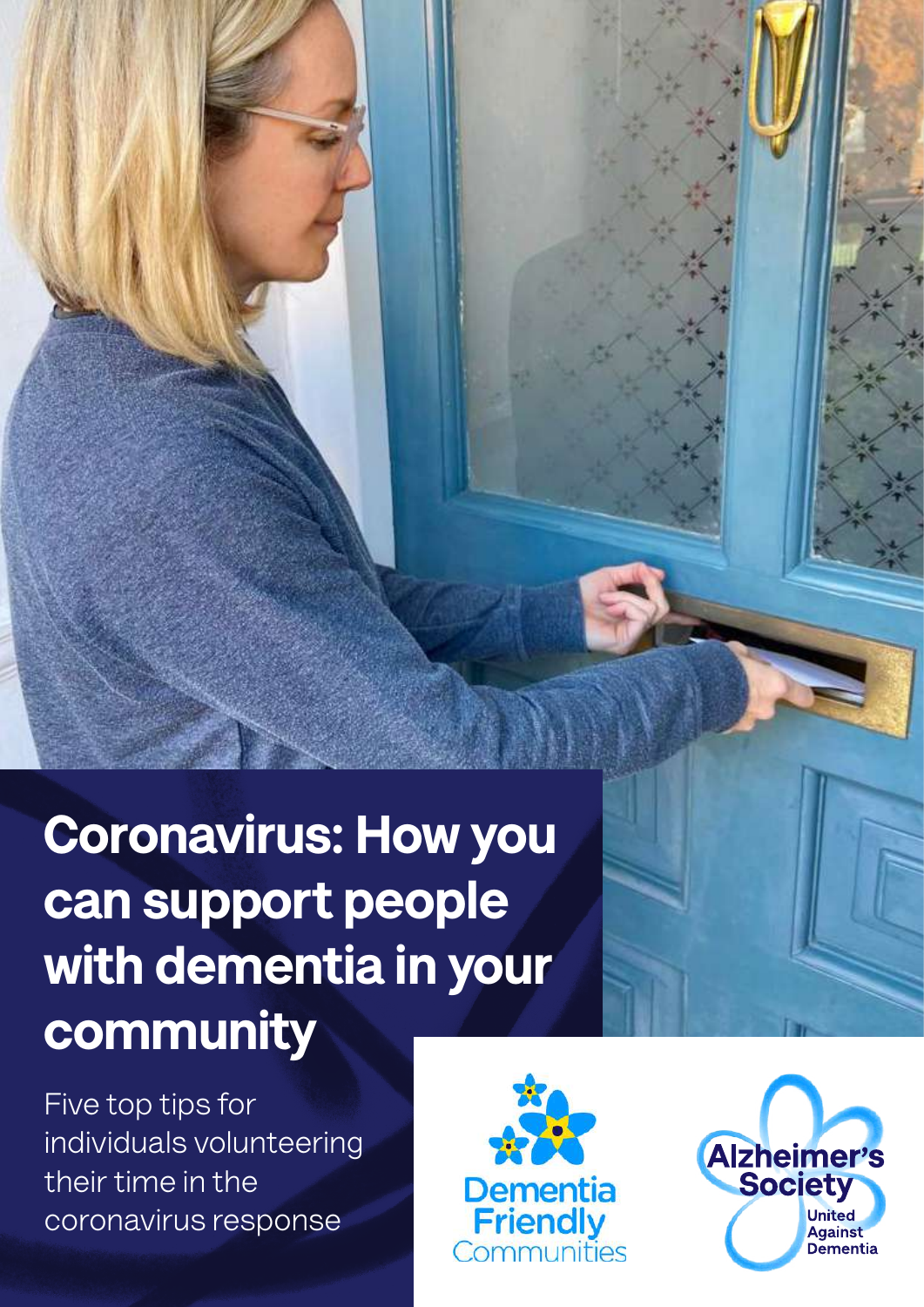### Foreword from our CEO, Kate Lee

Living with dementia at any time brings challenges for those with the condition and the people close to them. Many face stigma and isolation in everyday life and coronavirus (COVID-19) is making things much harder. Now more than ever, it is important that they get the help and support they need.

If you are volunteering in your local coronavirus response, whether for the NHS, through a community group or by supporting a neighbour or friend, you may be helping somebody living with dementia. This guide is for you.

We have worked with people affected by dementia to understand the unique challenges they face in this pandemic. This guide brings together the top five things that you can do to support them during this time.

You won't always know that somebody has dementia, and every person's dementia will be unique. These actions will give you a basic understanding of

the condition and its impact. In your role as a volunteer, you're already doing the most important things for people affected by dementia; showing kindness, patience and empathy.

Thank you for the invaluable support you are providing to our communities. It is amazing to see so many people throughout the country coming together to support people affected by dementia.

Kate Lee

Kate Lee CEO of Alzheimer's Society

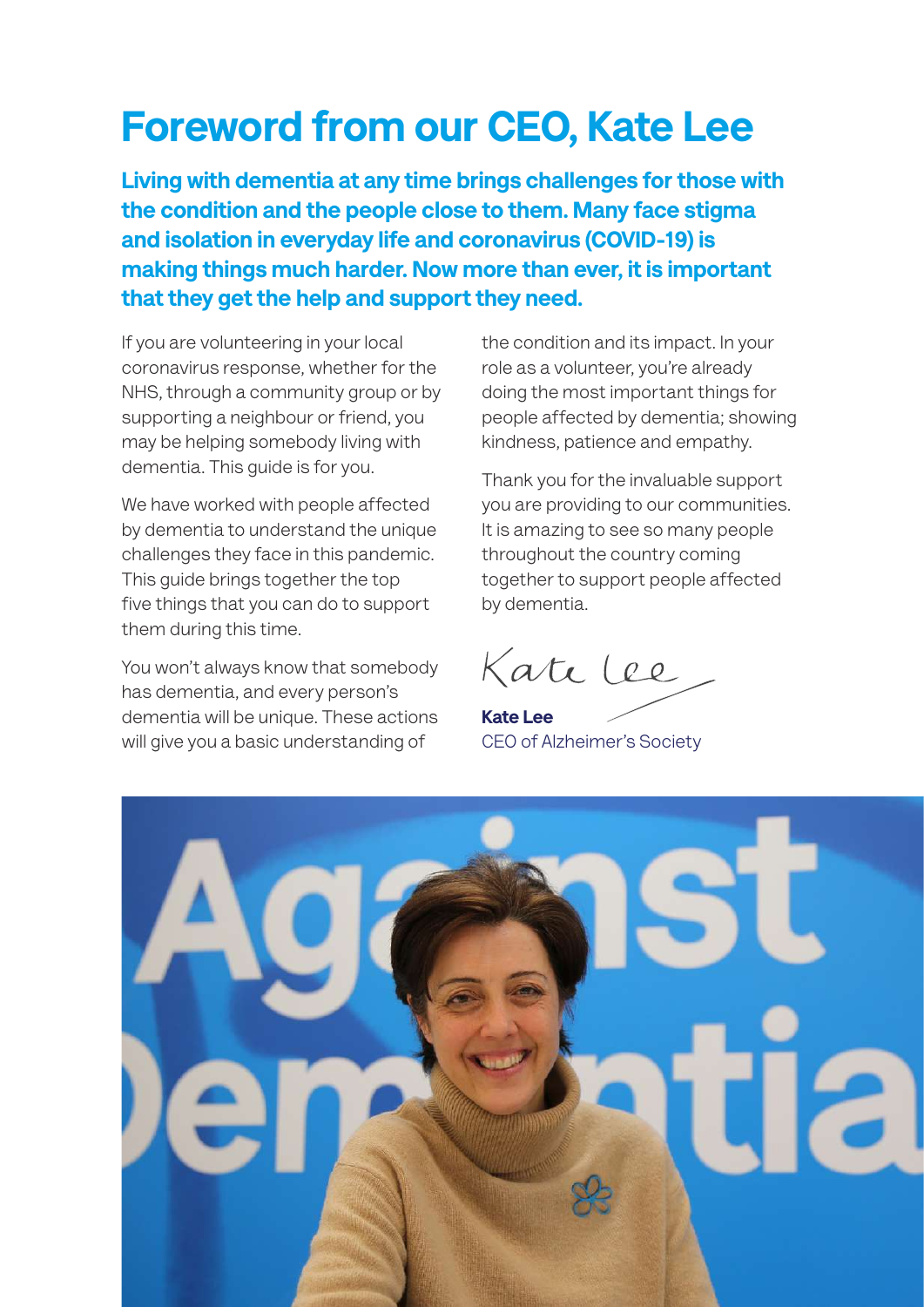#### Our five top tips on supporting people affected by dementia, for anyone volunteering in the coronavirus response:



#### Become a Dementia Friend

There are many misconceptions surrounding dementia; that it's just about losing your memory or that it's a natural part of ageing, for example. But there's so much more to the condition and so much more to a person than their dementia. If you're helping someone with the condition, it's important to have an understanding of how it can affect someone and the challenges they might face, so you know how to best support them.

Becoming a Dementia Friend simply means finding out more about how dementia affects a person – and then, armed with this understanding, doing small everyday things that help.

You can join online by watching our short 5-minute video or signing up to more in-depth interactive webinar or live streaming session.



### Consider how you communicate

Dementia can affect a person's communication abilities. For example, a person with dementia may forget words or have problems following a conversation. Each person will experience dementia in their own way, but there are some simple things that you can do to communicate more effectively in person and on the phone:

- Speak clearly, calmly and at a slightly slower pace if the person is having difficulty understanding
- Use short, simple sentences
- Be patient and give the person time to respond
- Try to avoid asking too many questions, or complicated questions, phrasing them in a way which allows a 'yes' or 'no' answer
- If you're supporting somebody in person, stand or sit where the person can see and hear you as clearly as possible, and try to be at eye level
- If you're supporting somebody remotely, try to use video calling, so the person can see your facial expressions and body language

#### Become a Dementia Friend [dementiafriends.org.uk/join](http://dementiafriends.org.uk/join)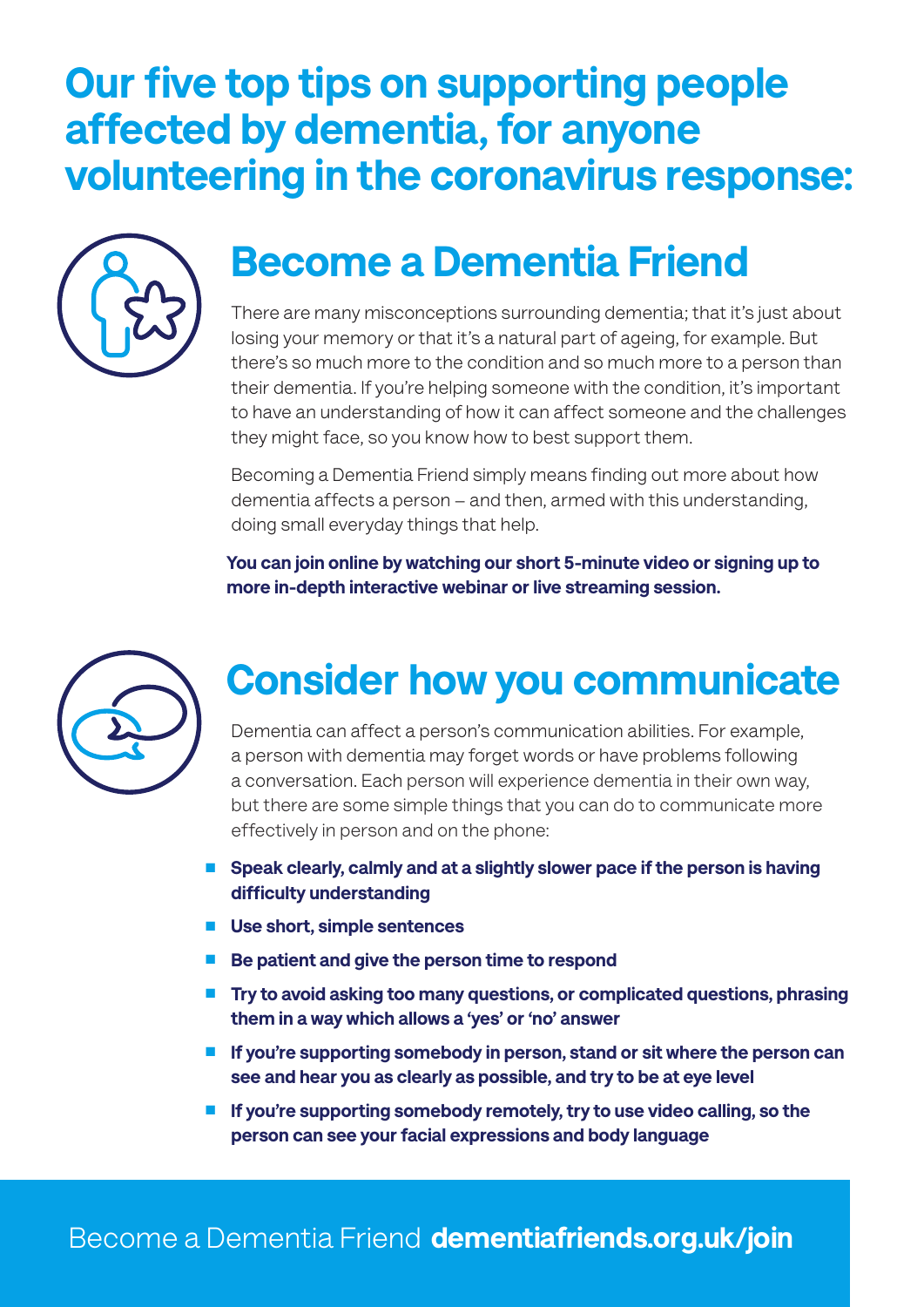

## Share information about our Dementia Connect support line

You won't always know that somebody has dementia and it may be a subject the person doesn't want to discuss, so try to approach this conversation carefully.

Alzheimer's Society is here for anyone affected by dementia, offering personalised information, support and advice through our Dementia Connect support line 0333 150 3456.

Our dementia advisers are available on the phone to provide the support needed. They can help with things like connecting you to local groups, helping to understand dementia and coping techniques and advice on Lasting Power of Attorney.

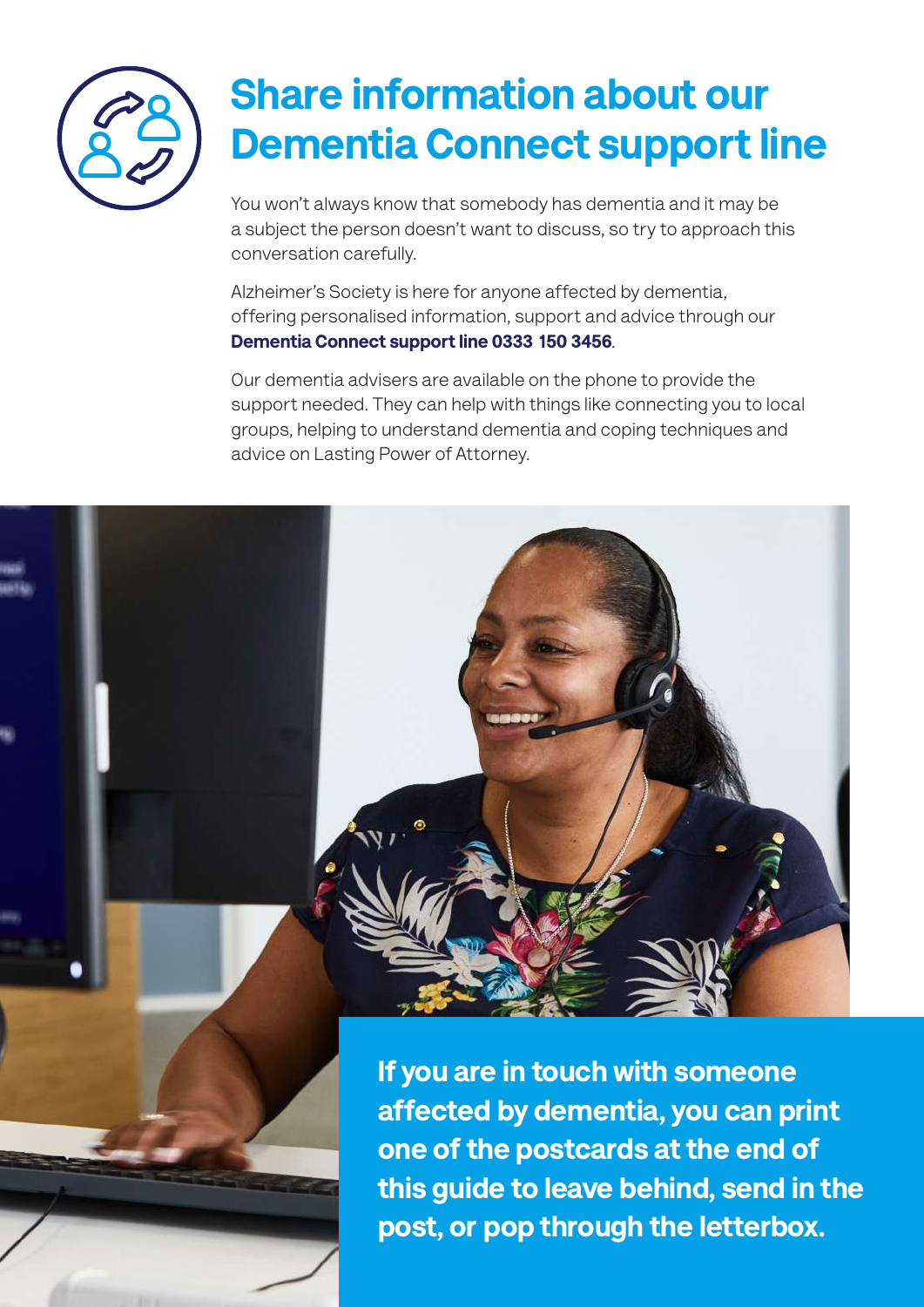

## Share information about support available to carers

Coronavirus is also adding to the challenges faced by carers. Many may be social isolating with the person living with dementia or caring for others from afar.

Somebody may tell you about their caregiving responsibilities and ask for additional support.

We've got lots of information on our website they might find useful, including a carers guide.

You can also signpost carers to Dementia Connect Talking Point. It's our helpful online community where anyone who is affected by dementia can receive valuable support. It's free, open day or night, and has lots discussion and experiences specific to coronavirus.



Share Dementia Connect Talking Point with anybody who might benefit from sharing their experience with other people affected by dementia: [alzheimers.org.uk/talkingpoint](http://alzheimers.org.uk/talkingpoint)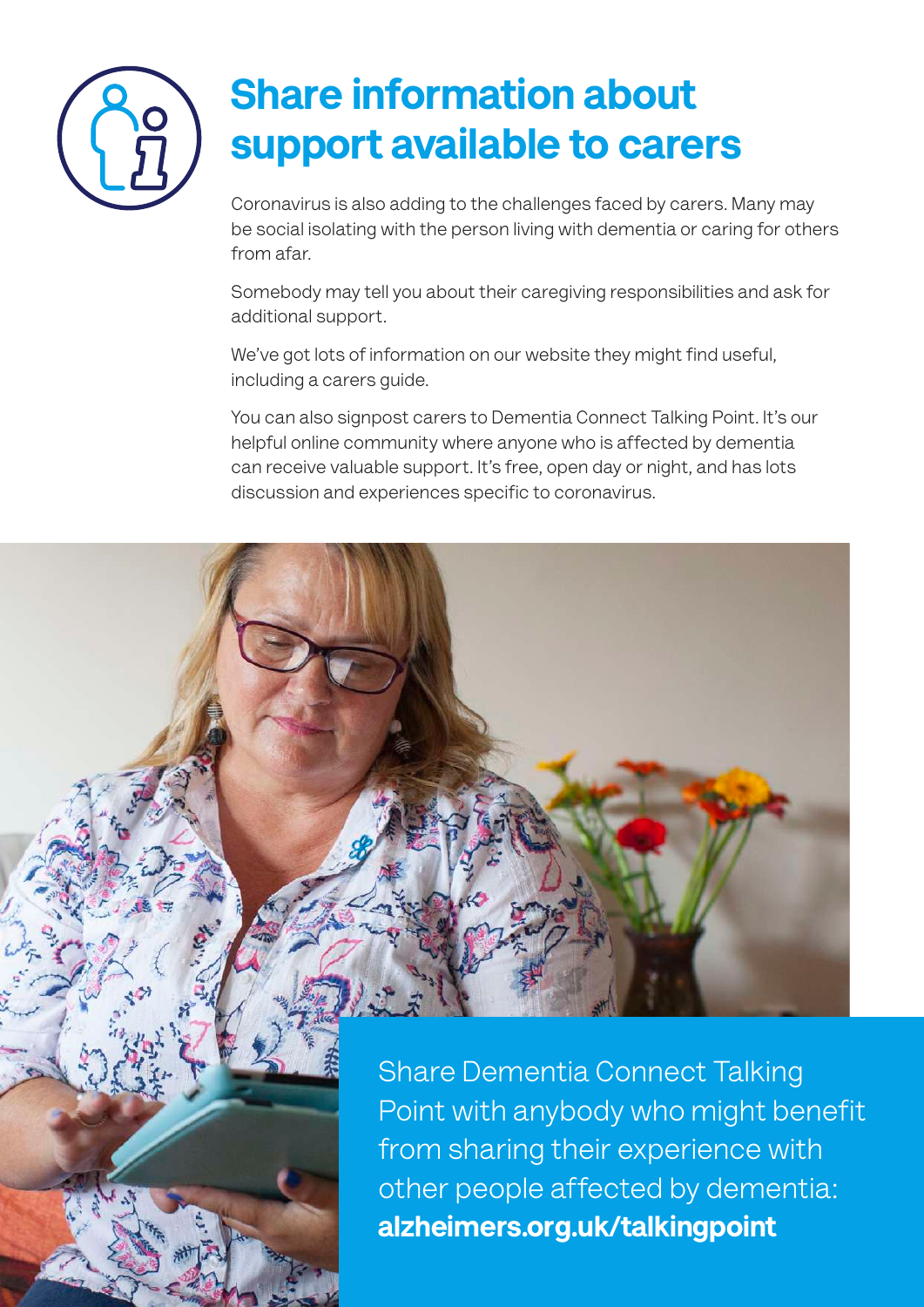

## Share tips on staying busy and active at home

Keeping active and purposeful when staying at home will fight off boredom and frustration. It may also help a person living with dementia retain skills and independence for longer. If somebody you are supporting tells you they are struggling to stay occupied, there are lots of activities you can suggest:

- If the person enjoys music, the website BBC Music Memories can help people with dementia reconnect with their most powerful memories
- If the person has a garden you could encourage them to get outside they could plant some seeds and look forward to seeing them grow'
- Love to Move is a seated gymnastics programme for people living with dementia. You can download a pack from their website to try activities at home
- Puzzles and games that keep the mind active and engaged can be helpful, and a good distraction from the news. Our online shop has a variety of products specifically for people with dementia
- You can create home versions of somebody's favourite sports, like ten pin bowling with plastic bottles, or using rolled up socks to play indoor bowls.

There are so many more ideas on Alzheimer's Society's website: [alzheimers.org.uk/covid-activities](http://alzheimers.org.uk/covid-activities)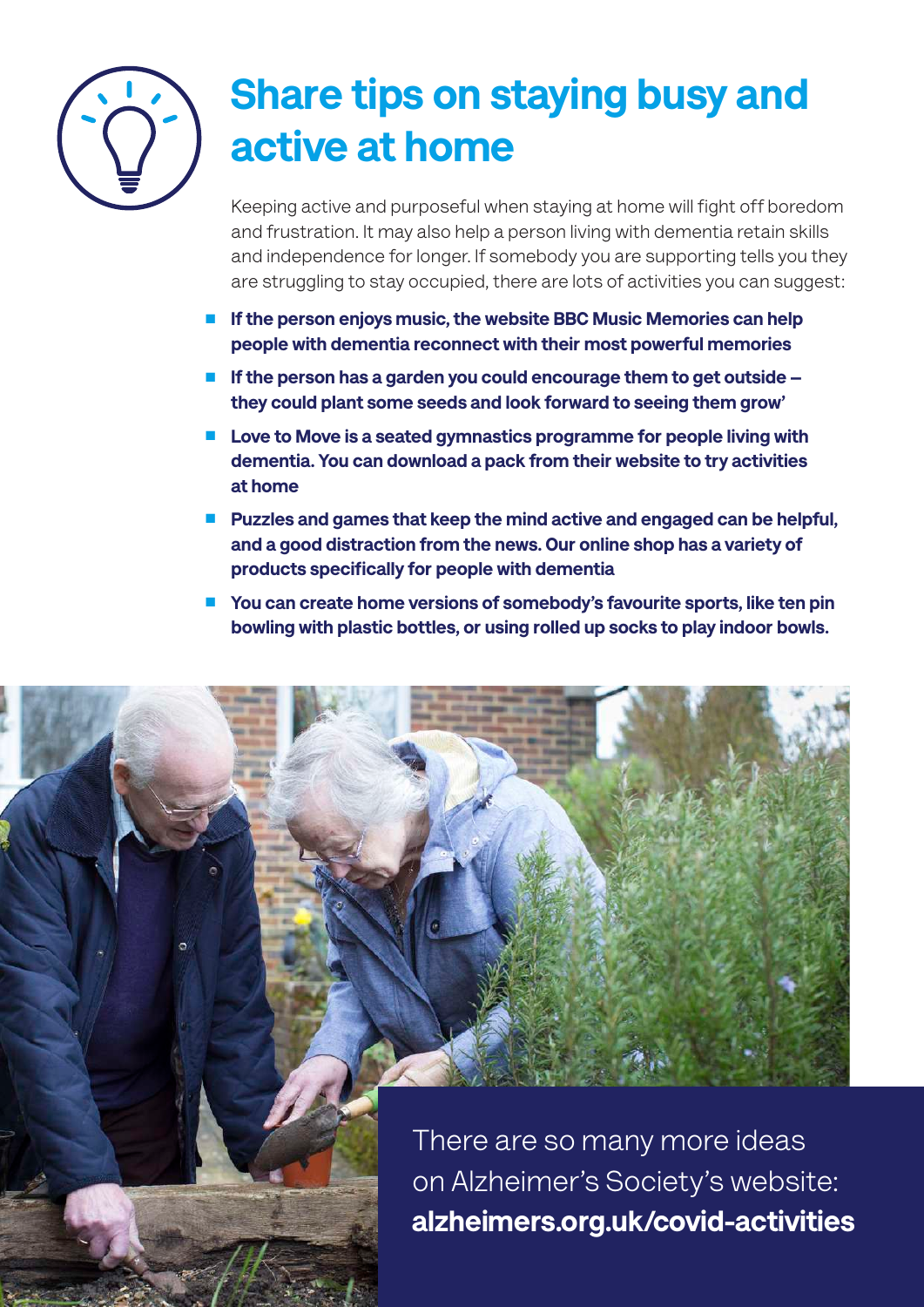Print and cut out our Dementia Connect support postcards, for anybody who you think might need extra support.

# Alzheimer's Society is here to support everyone affected by dementia.

If you are living with dementia or are concerned for a loved one, especially during the coronavirus outbreak, we're here for you.

Call our Dementia Connect support line for the support and advice you need:

0333 150 3456 (open every day)

Visit our website alzheimers.org.uk



## Alzheimer's Society is here to support everyone affected by dementia.

If you are living with dementia or are concerned for a loved one, especially during the coronavirus outbreak, we're here for you.

Call our Dementia Connect support line for the support and advice you need:

0333 150 3456 (open every day)

Visit our website alzheimers.org.uk